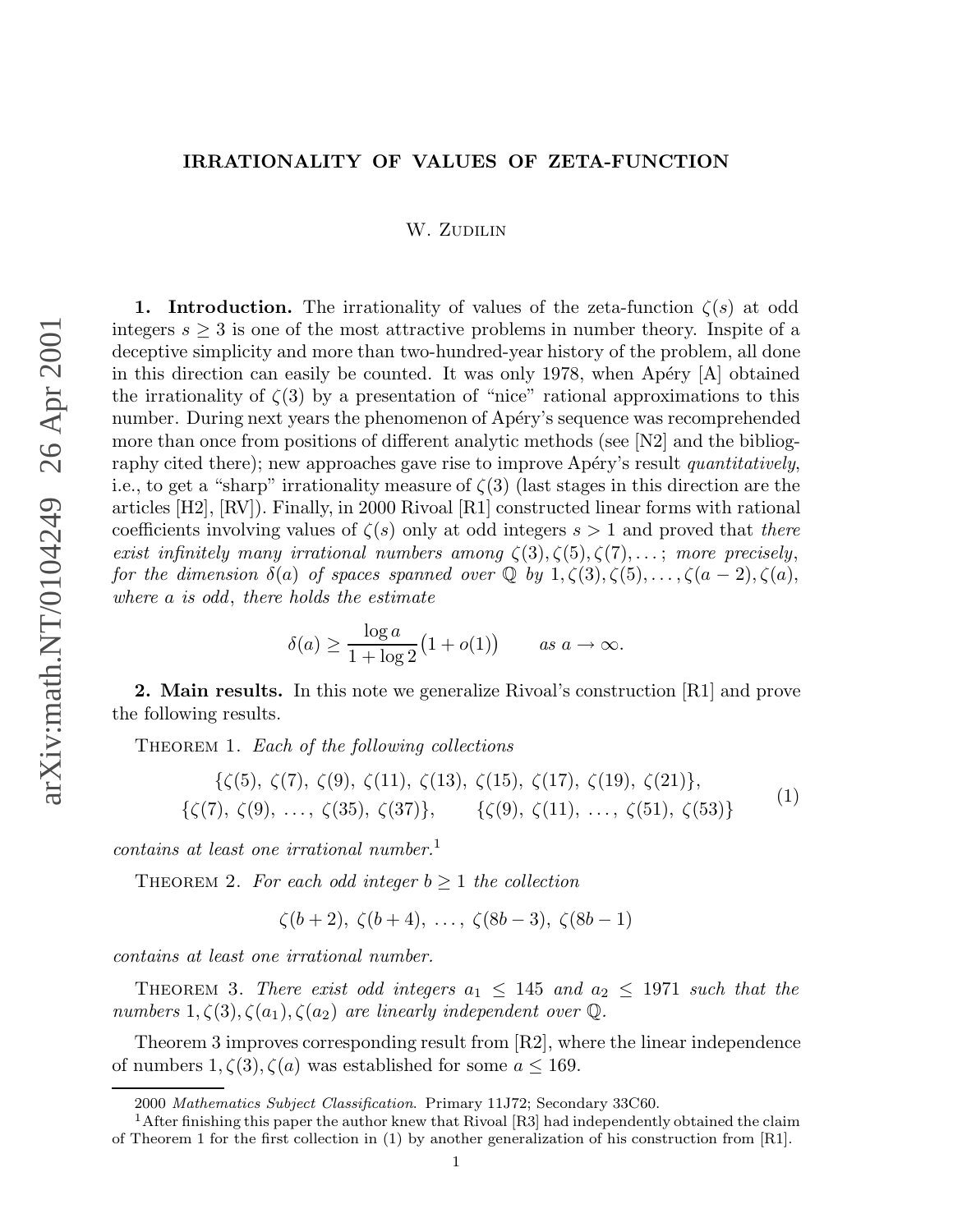THEOREM 4. For each odd integer  $a \geq 3$  there holds the absolute estimate

$$
\delta(a) > 0.395 \log a > \frac{2}{3} \cdot \frac{\log a}{1 + \log 2}.\tag{2}
$$

We stress that our proofs of Theorems 1–4 exploit calculations via the saddle point method (Section 4) and ideologically leans on the works [N2], [He]. An improvelment of arithmetic estimates (i.e., of denominators of numerical linear forms) in the spirit of [H2], [RV] (Section 3) allows us to sharpen the lower estimate of  $\delta(a)$  in Theorems 3, 4 for small values of a. In Section 5 we obtain not only an upper bound but also precise asymptotics of coefficients of linear forms. Finally, we prove Theorems 1–4 in Section 6.

The main results of the work were announced in the communication [Z].

The author is grateful to Professor Yu. V. Nesterenko for his permanent attention to the work. This research was carried out with the partial support of the INTAS– RFBR grant no. IR-97-1904.

**3. Analytic construction.** We fix positive odd parameters  $a, b, c$  such that  $c \geq 3$ ,  $a > b(c - 1)$ , and for each positive integer n consider the rational function

$$
R(t) = R_n(t) := \frac{\left( (t \pm (n+1)) \cdots (t \pm cn) \right)^b}{\left( t(t \pm 1) \cdots (t \pm n) \right)^a} \cdot (2n)!^{a+b-bc}
$$

$$
= (-1)^n \cdot \left( \frac{\sin \pi t}{\pi} \right)^b \cdot \frac{\Gamma(\pm t + cn + 1)^b \Gamma(t - n)^{a+b}}{\Gamma(t + n + 1)^{a+b}} \cdot (2n)!^{a+b-bc}, \tag{3}
$$

where the record  $\pm$ ' means that the product contains factors corresponding both to a sign '+' and to a '−'. To the function (3) assign the infinite sum

$$
I = I_n := \sum_{t=n+1}^{\infty} \frac{1}{(b-1)!} \frac{\mathrm{d}^{b-1} R(t)}{\mathrm{d} t^{b-1}};
$$
\n(4)

the series on the right-hand side of (4) converges absolutely since  $R(t) = O(t^{-2})$  as  $t \to \infty$ . Decomposing the function (3) in a sum of partial fractions and using its oddness, we deduce that

$$
I = \sum_{\substack{s \text{ is odd} \\ b < s < a+b}} A_s \zeta(s) - A_0 \tag{5}
$$

(see (10) below), where denominators of the rational numbers  $A_s = A_{s,n}$  grow not faster than exponentially (cf. [R1], lemmes 1, 5). By  $D_n$  denote the least common multiple of numbers  $1, 2, \ldots, n$ ; the prime number theorem yields

$$
\lim_{n \to \infty} \frac{\log D_n}{n} = 1.
$$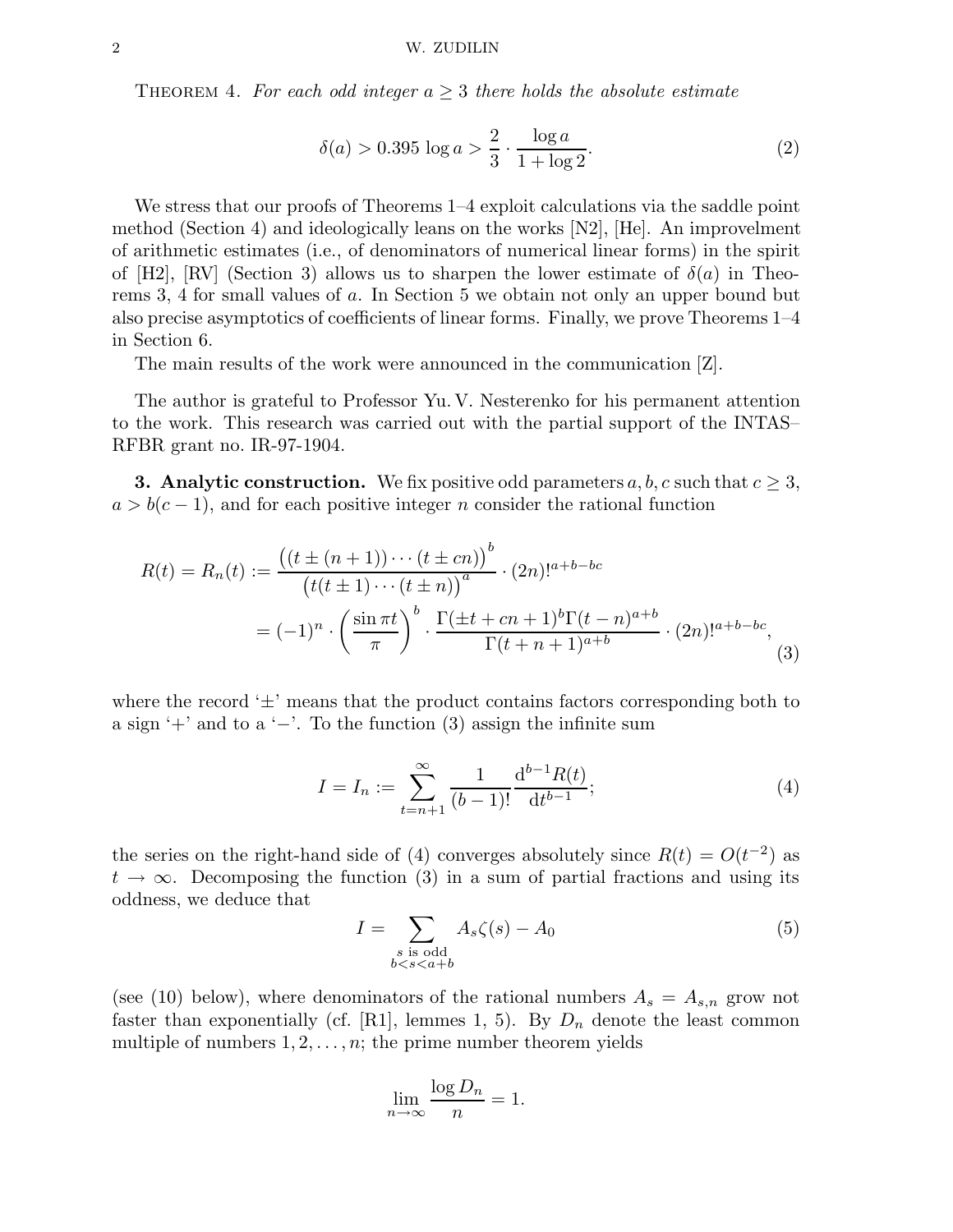LEMMA 1. For each odd integer  $c \geq 3$  there exists a sequence of integers  $\Pi_n =$  $\Pi_{n,c} \geq 1, n = 1, 2, \ldots$ , such that the numbers  $\Pi_n^{-b} D_{2n}^{a+b-1} A_{s,n}$  are integral and the limit relation

$$
\varpi_c := \lim_{n \to \infty} \frac{\log \Pi_{n,c}}{n} = -\sum_{l=1}^{(c-1)/2} \left( 2\psi \left( \frac{2l}{c-1} \right) + 2\psi \left( \frac{2l}{c} \right) + \frac{2c-1}{l} \right) + 2(c-1)(1-\gamma)
$$
\n(6)

holds; here  $\gamma \approx 0.57712$  is Euler's constant and  $\psi(x)$  is the logarithmic derivative of the gamma-function.

PROOF. Let

$$
\Pi_n = \prod_{\sqrt{(c+1)n} < p \le 2n} p^{\nu_p}, \qquad \text{where} \quad \nu_p = \min_{k=0,\pm 1,\dots,\pm n} \left\{ \text{ord}_p \, \frac{(cn+k)!\,(cn-k)!}{(n+k)!^c(n-k)!^c} \right\}.
$$
\n(7)

Then for rational functions

$$
G(t) = G_n(t) := \frac{(t \pm (n+1)) \cdots (t \pm cn)}{(t(t \pm 1) \cdots (t \pm n))^{c-1}}, \qquad H(t) = H_n(t) := \frac{(2n)!}{t(t \pm 1) \cdots (t \pm n)}
$$

we have the inclusions

$$
\Pi_n^{-1} \cdot \frac{D_{2n}^j}{j!} \frac{d^j}{dt^j} \left( G(t)(t+k)^{c-1} \right) \Big|_{t=-k} \in \mathbb{Z}, \quad \frac{D_{2n}^j}{j!} \frac{d^j}{dt^j} \left( H(t)(t+k) \right) \Big|_{t=-k} \in \mathbb{Z}, \quad (8)
$$
  

$$
k = 0, \pm 1, \dots, \pm n, \quad j = 0, 1, 2, \dots
$$

(a proof of the inclusions  $(8)$  for the function  $G(t)$  needs a certain generalization of the arithmetic scheme of Nikishin–Rivoal). Now, representing the initial function (3) in the form  $R(t) = G(t)^b H(t)^{a+b-bc}$  and applying Leibniz's rule for the differentiation of a product, by (8) we obtain

$$
\Pi_n^{-b} D_{2n}^j B_{k,j} \in \mathbb{Z}, \quad \text{where} \quad B_{k,j} = \frac{1}{j!} \frac{d^j}{dt^j} \left( R(t)(t+k)^a \right) \Big|_{t=-k},
$$
\n
$$
k = 0, \pm 1, \dots, \pm n, \quad j = 0, 1, \dots, a-1.
$$
\n(9)

These relations yield the desired inclusions  $\Pi_n^{-b} D_{2n}^{a+b-1} A_s \in \mathbb{Z}$  since

$$
A_s = (-1)^{b-1} \binom{s-1}{b-1} \sum_{k=-n}^{n} B_{k,a+b-s-1}, \qquad s \text{ is odd}, \quad b < s < a+b,
$$
  

$$
A_0 = (-1)^{b-1} \sum_{k=-n}^{n} \sum_{l=1}^{k+n} \left( \binom{a+b-2}{b-1} \frac{B_{k,0}}{l^{a+b-1}} + \dots + \binom{b}{b-1} \frac{B_{k,a-2}}{l^{b+1}} + \frac{B_{k,a-1}}{l^b} \right).
$$
(10)

By (7), for each prime number  $p > \sqrt{(c+1)n}$  there holds

$$
\nu_p = \min_{|k| \le n} \varphi_c\bigg(\frac{n}{p}, \frac{k}{p}\bigg),\,
$$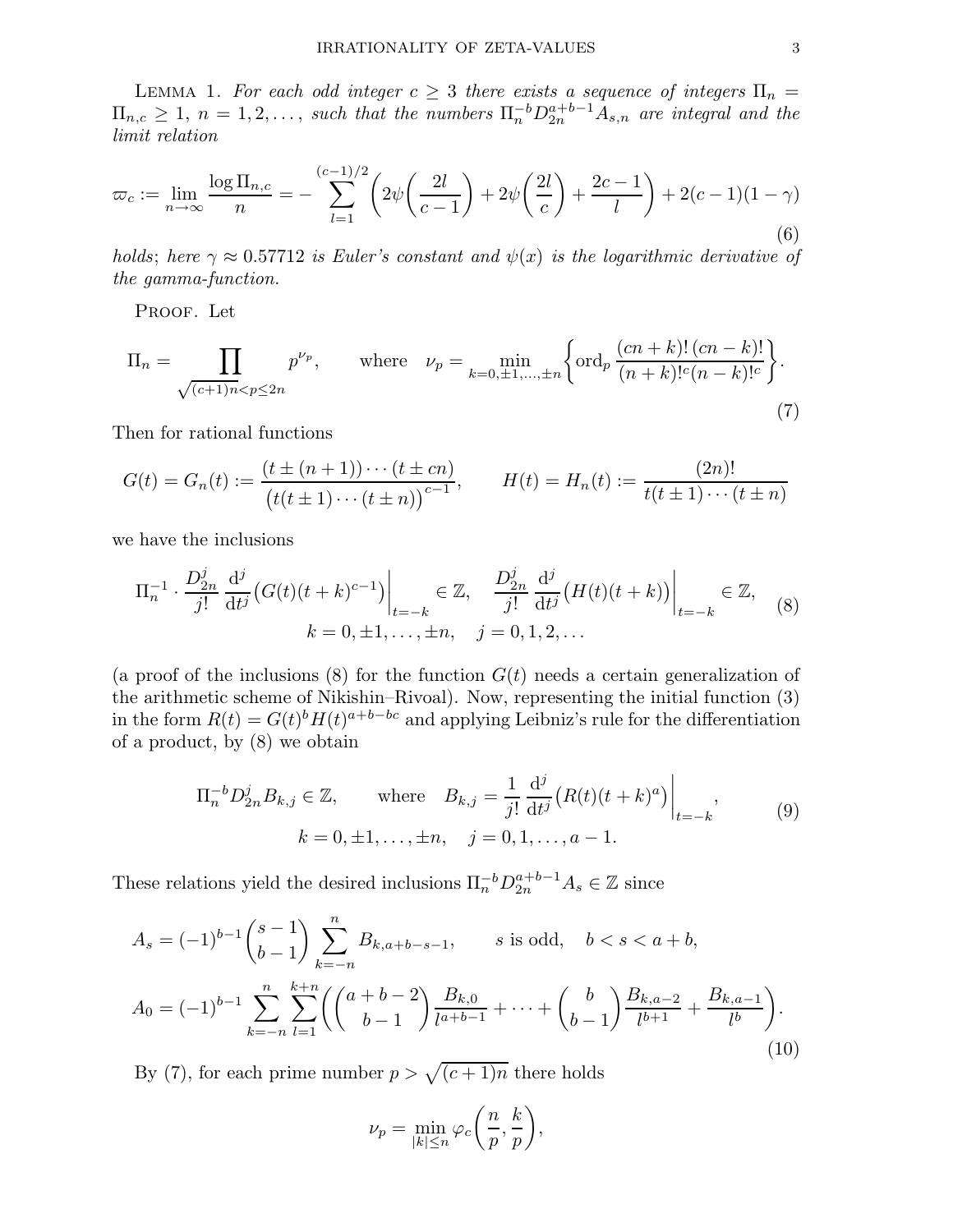#### 4 W. ZUDILIN

where the function  $\varphi_c(x, y) = [cx + y] + [cx - y] - c[x + y] - c[x - y]$  is periodic (of period 1) with respect to each of its arguments, and  $|\cdot|$  is the integral part of a number. Direct calculations show us that

$$
\min_{y \in \mathbb{R}} \varphi_c(x, y) = \begin{cases} 2l - 2 & \text{if } x - \lfloor x \rfloor \in \left[ \frac{l - 1}{c - 1}, \frac{l}{c} \right) \cup \left[ \frac{1}{2} + \frac{l - 1}{c - 1}, \frac{1}{2} + \frac{l}{c} \right), \\ 2l - 1 & \text{if } x - \lfloor x \rfloor \in \left[ \frac{l}{c}, \frac{l}{c - 1} \right) \cup \left[ \frac{1}{2} + \frac{l}{c}, \frac{1}{2} + \frac{l}{c - 1} \right), \\ l = 1, 2, \dots, \frac{c - 1}{2} .\end{cases}
$$

Now, applying the number prime theorem and following arguments from [Ch], Theorem 4.3 and Section 6; [H1], Lemma 3.2, we obtain the limit relation (6). This completes the proof.

It can easily be checked that the value  $\varpi_c$  in (6) behaves itself like  $2c(1-\gamma)+O(\log c)$ as  $c \to \infty$ .

## **4. Asymptotics of linear forms.** Consider the functions

$$
\cot_b z = \frac{(-1)^{b-1}}{(b-1)!} \frac{d^{b-1} \cot z}{dz^{b-1}}, \qquad b = 1, 2, \dots.
$$

Decomposing  $\pi$  cot  $\pi t$  in a sum of partial fractions we see that for each integer  $b \geq 1$ 

$$
\pi^b \cot_b \pi t = \frac{1}{(t-k)^b} + O(1) \tag{11}
$$

in a neighbourhood of  $t = k \in \mathbb{Z}$ .

Lemma 2. For the value (4) there holds the integral presentation

$$
I = -\frac{1}{2\pi i} \int_{M - i\infty}^{M + i\infty} \pi^b \cot_b \pi t \cdot R(t) dt,
$$
\n(12)

where  $M \in \mathbb{R}$  is an arbitrary positive constant from the interval  $n < M < cn$ .

PROOF. Consider the integrand in (12) on a rectangle  $P$  with vertices  $M \pm iN$ ,  $N + \frac{1}{2} \pm iN$ , where an integer N is sufficiently large,  $N > cn$ . Expanding the function (3) in Taylor series in a neighbourhood of  $t = k \in \mathbb{Z}$  and using the expansion (11) by Cauchy's theorem we obtain

$$
\frac{1}{2\pi i} \int_{\mathcal{P}} \pi^b \cot_b \pi t \cdot R(t) dt = \sum_{M < k \le N} \text{Res}_{t=k} \left( \pi^b \cot_b \pi t \cdot R(t) \right) = \sum_{M < k \le N} \frac{R^{(b-1)}(k)}{(b-1)!}.
$$
\n(13)

On the sides  $[N + \frac{1}{2} - iN, N + \frac{1}{2} + iN], [M - iN, N + \frac{1}{2} - iN],$  and  $[N + \frac{1}{2} + iN, M + iN]$ of the rectangle P there holds the relation  $R(t) = O(N^{-2})$ , while the function  $\cot_b \pi t$ , which is a polynomial in cot  $\pi t$ , is bounded. Hence, tending N to  $\infty$  in (13) we get the desired presentation (12).

Our next claim follows from Lemma 2 after the change of variables  $t = n\tau$  and an application of Stirling's formula to gamma-factors of the function (3).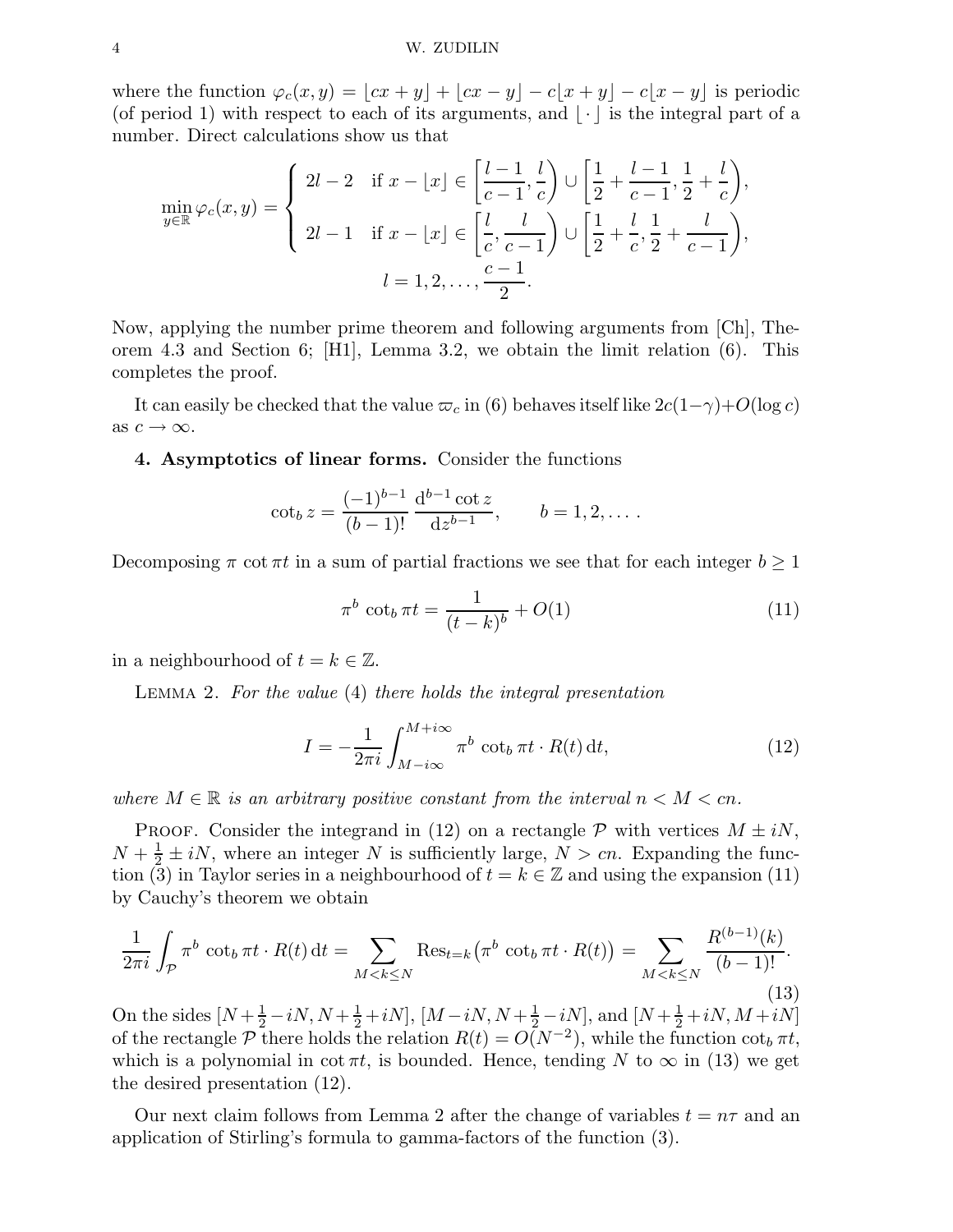Lemma 3. For the sum (4) there holds the asymptotic relation

$$
I = \tilde{I} \cdot \frac{(-1)^n (2\sqrt{\pi n})^{a+b-bc} (2\pi)^b}{n^{a-1}} \cdot \left(1 + O(n^{-1})\right) \qquad \text{as } n \to \infty,
$$

where

$$
\tilde{I} = \tilde{I}_n := -\frac{1}{2\pi i} \int_{\mathcal{M}} \sin^b \pi n\tau \cdot \cot_b \pi n\tau \cdot e^{nf(\tau)} \cdot g(\tau) d\tau,
$$
\n
$$
f(\tau) = (a+b-bc)2 \log 2 + b(\tau+c) \log(\tau+c) + b(-\tau+c) \log(-\tau+c) + (a+b)(\tau-1) \log(\tau-1) - (a+b)(\tau+1) \log(\tau+1),
$$
\n
$$
g(\tau) = \frac{(\tau+c)^{b/2}(-\tau+c)^{b/2}}{(\tau+1)^{(a+b)/2}(\tau-1)^{(a+b)/2}},
$$
\n(14)

and the contour M is a vertical line  $\Re(\tau) = \mu$ ,  $1 < \mu < c$ , oriented from bottom to top.

We mean the functions  $f(\tau)$  and  $g(\tau)$  in the complex  $\tau$ -plane cut along the rays  $(-\infty, 1]$  and  $[c, +\infty)$ , where we choose that branches of the logarithm functions, which we assume to take real values for  $\tau \in (1, c)$ .

For each  $b \geq 1$  the function  $\sin^b z \cdot \cot_b z$  is a polynomial in  $\cos z$  with rational coefficients:

$$
\sin^b z \cdot \cot_b z = V_b(\cos z),
$$
  $V_b(-y) = (-1)^b V_b(y), \text{ deg } V_b = \max\{1, b - 2\};$ 

this fact immediately follows from the relations

$$
V_1(y) = y, \qquad V_{b+1}(y) = yV_b(y) + \frac{1}{b}(1-y^2)V'_b(y), \quad b = 1, 2, \dots.
$$

Consequently, the integral (14) can be represented in the form

$$
\tilde{I} = -\sum_{\substack{k=-b\\k \text{ is odd}}}^{b} c_k J_{n,k},\tag{15}
$$

where  $c_k = c_{-k}$  are some (rational) constants satisfying  $c_1 = 1$  for  $b = 1$ , and  $c_b = 0$ ,  $c_{b-2} \neq 0$  for  $b > 1$ ;

$$
J_{n,\lambda} = \frac{1}{2\pi i} \int_{\mathcal{M}} e^{n(f(\tau) - \lambda \pi i \tau)} \cdot g(\tau) d\tau = \overline{J_{n,-\lambda}}, \qquad -b \le \lambda \le b,
$$
 (16)

and the overline means the complex conjugation. To calculate asymptotics of the integrals (16), we apply the saddle point method exchanging the contour of integration  $M : \Re(\tau) = \mu$  by a contour  $\mathcal{M}_{\lambda}$ , which passes through a (unique) saddle point  $\tau_{\lambda}$  in such a way that the integrand achieves its maximal value at  $\tau_{\lambda}$ . Saddle points in the domain  $\Re(\tau) > 0$  can be determined from the equation

$$
f'(\tau) = \lambda \pi i, \qquad \lambda \in \mathbb{R}.\tag{17}
$$

It follows easily that the polynomial

$$
(\tau + c)^b (\tau - 1)^{a+b} - (\tau - c)^b (\tau + 1)^{a+b} \tag{18}
$$

has at least one real root on the interval  $(c, +\infty)$ ; by  $\mu_1$  denote such the root nearest to  $\tau = c$ .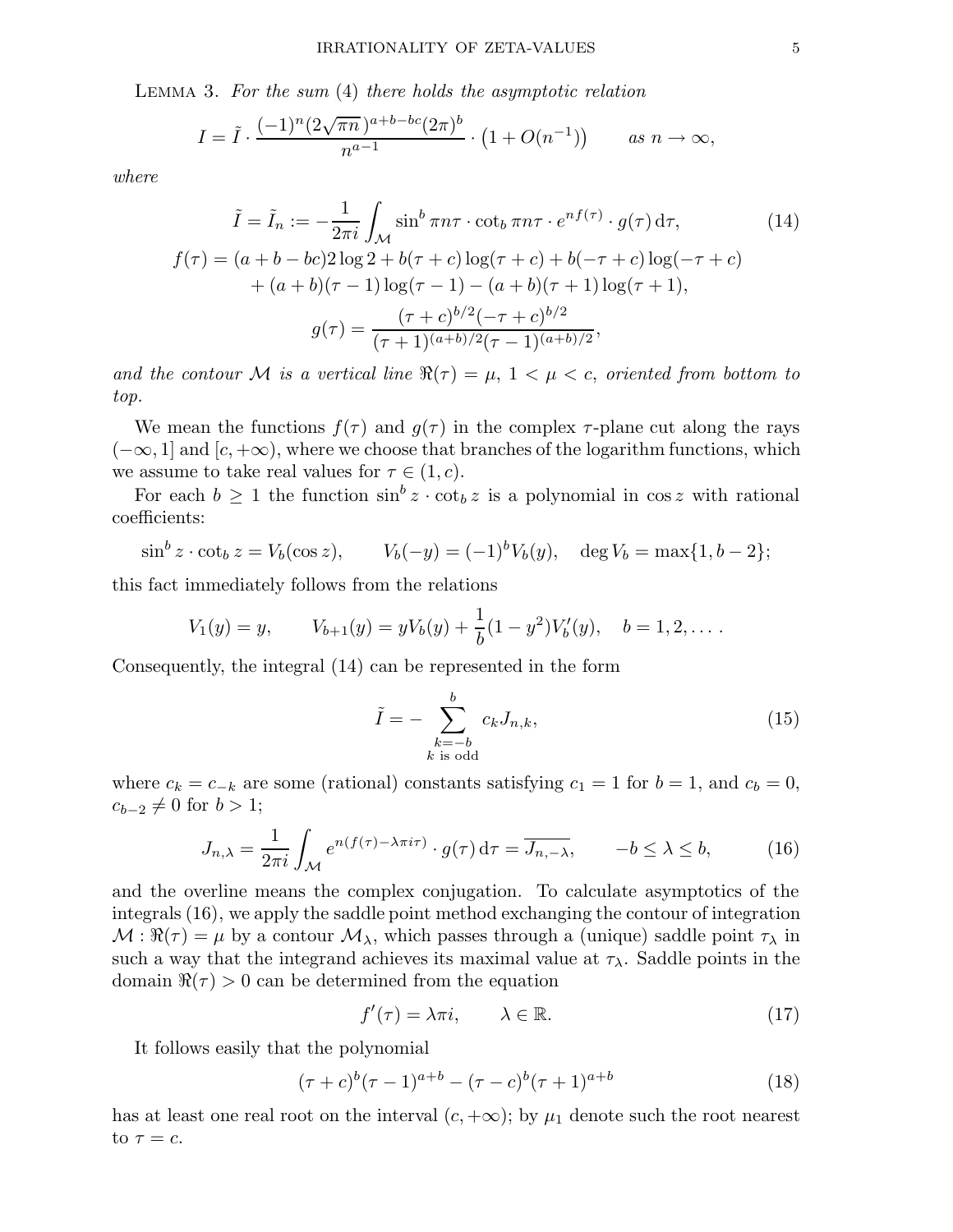LEMMA 4. Suppose the root  $\mu_1 \in (c, +\infty)$  of the polynomial (18) satisfies the condition

$$
\mu_1 \le c + \frac{c^2 - 1}{4} \cdot \min\left\{\frac{b}{2(a+b)}, \frac{1}{3c}\right\}.
$$
 (19)

Then all solutions of equation (17) in the domain  $\Re(\tau) > 0$  are exhausted by the following list:

- (a) the "real" solution  $\mu_1 \pm i0$  for  $\lambda = \pm b$ , where a sign '+' (a sign '−') in the record  $\pm i0$  coinsides with the sign of  $\lambda$  and corresponds to upper (respectively, lower) bank of the cut  $(c, +\infty);$
- (b) a real solution  $\mu_0 \in (1, c)$  for  $\lambda = 0$ ;
- (c) a complex solution  $\tau_{\lambda} \in (1, c)$  for  $0 < |\lambda| < b$ ; in addition, the sign of  $\Im(\tau_{\lambda})$ coinsides with the sign of  $\lambda$ , and  $\tau_{\lambda} = \overline{\tau_{-\lambda}}$ .

The set of solutions of (17) generates a smooth closed curve

$$
\Re(f'(\tau)) = \log \frac{|\tau + c|^b |\tau - 1|^{a+b}}{|\tau - c|^b |\tau + 1|^{a+b}} = 0
$$
\n(20)

in the domain  $\Re(\tau) > 0$ ; this curve is contained between two circles centered at  $\tau = c$  of radii  $(\mu_1-c)/2$ ,  $(c-\mu_0)/2$ ; there holds  $\Re(f'(\tau)) > 0$  inside the curve and  $\Re(f'(\tau)) < 0$ outside it.

PROOF of the claim leans on a geometric interpretation of the function  $\Im(f'(\tau))$ and on a description of all solutions of  $(17)$  in the whole cut  $\tau$ -plane (and not only in the domain  $\Re(\tau) > 0$ .

With the use of Lemma 4 we choose the countour  $\mathcal{M}_{\lambda}$  to calculate asymptotics of  $J_{n,\lambda}$  as  $n \to \infty$  in the following way. If  $\lambda > 0$  then the countour  $\mathcal{M}_{\lambda}$  consists of the vertical ray  $(\mu_0 - i\infty, \mu_0]$ , of the segment  $[\mu_0, \mu_0 + e^{i\theta}\sqrt{\mu_0^2 - 1}]$  passing through the saddle point  $\tau_{\lambda}$ , and of the horizontal ray  $[\mu_0 + e^{i\theta} \sqrt{\mu_0^2 - 1}, e^{i\theta} \sqrt{\mu_0^2 - 1} + \infty];$ in the case  $\lambda < 0$  the contour  $\mathcal{M}_{\lambda}$  is symmetric to  $\mathcal{M}_{-\lambda}$  with respect to real axis; lastly, the contour  $\mathcal{M}_0$  remains the vertical line  $(\mu_0 - i\infty, \mu_0 + i\infty)$ . This choice of the contour  $\mathcal{M}_{\lambda}$  and an application of Laplace's method (see, e.g., [B], §5.7) yield the following claim.

LEMMA 5. Let  $\lambda \in \mathbb{R}, |\lambda| \leq b$ , and let  $\tau_{\lambda}$  be the (unique) solution of equation (17) in the domain  $\Re(\tau) > 0$ . Then there holds the asymptotic formula

$$
|J_{n,\lambda}| = \frac{e^{n\Re(f_0(\tau_\lambda))}|g(\tau_\lambda)|}{(2\pi n|f''(\tau_\lambda)|)^{1/2}} \cdot \left(1 + O(n^{-1})\right) \qquad \text{as } n \to \infty,
$$

where

$$
f_0(\tau) := f(\tau) - f'(\tau)\tau = (a+b-bc)2\log 2 + bc\log(\tau+c) + bc\log(-\tau+c) - (a+b)\log(\tau+1) - (a+b)\log(\tau-1).
$$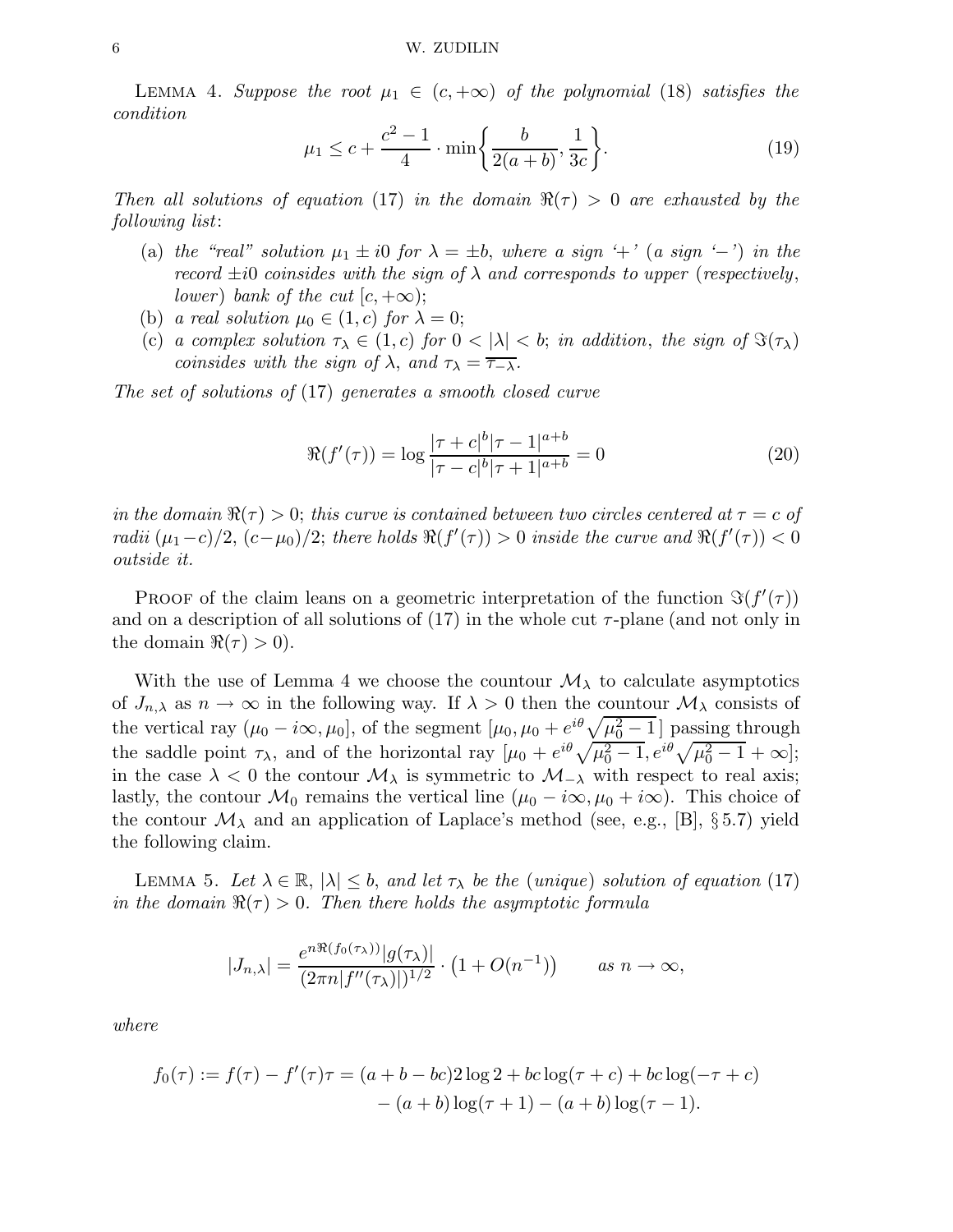LEMMA 6. Suppose condition  $(19)$  is satisfied. Then for the linear forms  $(5)$  there holds the limit relation

$$
\varkappa := \limsup_{n \to \infty} \frac{\log |I_n|}{n} = \Re(f_0(\mu)) = \log \frac{2^{2(a+b-bc)} |\mu + c|^{bc} |\mu - c|^{bc}}{|\mu + 1|^{a+b} |\mu - 1|^{a+b}},\tag{21}
$$

where  $\mu$  is a real root (i.e.,  $\mu_1$ ) of the polynomial (18) from the interval  $(c, +\infty)$  for  $b = 1$ , or a root of this polynomial in the domain  $\Im(\tau) > 0$  with a maximal possible part  $\Re(\mu)$  for  $b > 1$ . In the case  $b = 1$  the limit superior in (21) can be replaced by the ordinary one.

PROOF. All solutions of (17) in the domain  $\Re(\tau) > 0$  for odd values  $\lambda = k$  are simultaneously roots of the polynomial (18). A routine test shows that condition (19) provides the increase of the function  $\Re(f_0(\tau))$  viewed as a function of  $\Re(\tau)$  (or, equivalently, as a function of  $\lambda$ ) on the curve (20) in the domain  $\Re(\tau) > 0$ ,  $\Im(\tau) \geq 0$ ; hence only asymptotics of  $J_{n,\pm 1}$  if  $b = 1$  and of  $J_{n,\pm (b-2)}$  if  $b > 1$  influence on asymptotics of the integral (15). The application of Lemmas 5 and 3 yields the desired relation (21).

**5.** Estimates for coefficients of linear forms. The values  $B_{k,j}$ ,  $k = 0, \pm 1$ ,  $\ldots, \pm n, j = 0, 1, \ldots, a - 1$ , defined in (9) satisfy inequalities

$$
|B_{k,j}| \leq (2(a+bc-b)n)^j \cdot \max_{k=0,\pm 1,\dots,\pm n} |B_{k,0}| = (2(a+bc-b)n)^j \cdot \frac{(cn)!^{2b}(2n)!^{a+b-bc}}{n!^{2(a+b)}}.
$$

Using relations (10) and Stirling's formula, we then get

LEMMA 7. For the coefficients  $A_s = A_{s,n}$  of the linear forms (5) there holds the estimate

$$
\overline{\lim}_{n \to \infty} \frac{\log |A_{s,n}|}{n} \le 2bc \log c + 2(a+b-bc) \log 2,
$$
  
 
$$
s = 0 \text{ or } s = b+1, \dots, a+b-1 \text{ is odd.}
$$

It is not hard to prove that the integrals

$$
\frac{1}{\pi i} \int_{iM-\infty}^{iM+\infty} \left( \frac{\sin \pi t}{\pi} \right)^k R(t) dt, \qquad k = 2, 4, 6, \dots, a-1,
$$
 (22)

passing through a horizontal line  $\Im(t) = M$  with arbitrary  $M > 0$ , are linear combinations of coefficients  $A_{b+2}, \ldots, A_{a+b-1}$  of the forms (5). Therefore, an application of asymptotics of the gamma-function in the domain  $\Im(t) \geq M_0 > 0$  (see [B], §6.5) and of the saddle point method to the integrals (22) makes more precise (insignificantly) the estimate of Lemma 7.

LEMMA 8. Suppose the real root  $\mu_1 \in (c, +\infty)$  of the polynomial (18) satisfies condition (19), and let  $\eta \in (0, +i\infty)$  be an imaginary root of this polynomial with a minimal possible absolute value. Then for the coefficients  $A_s = A_{s,n}$  of the linear forms (5) there holds the estimate

$$
\overline{\lim}_{n \to \infty} \frac{\log |A_{s,n}|}{n} \leq \Re(f_0(\eta)) = \log \frac{2^{2(a+b-bc)}|\eta + c|^{bc}|\eta - c|^{bc}}{|\eta + 1|^{a+b}|\eta - 1|^{a+b}},
$$
  

$$
s = 0 \text{ or } s = b+1, ..., a+b-1 \text{ is odd};
$$

moreover, in the case  $s = a + b - 1$  the limit superior can be replaced by the ordinary one and the inequality becomes the equality.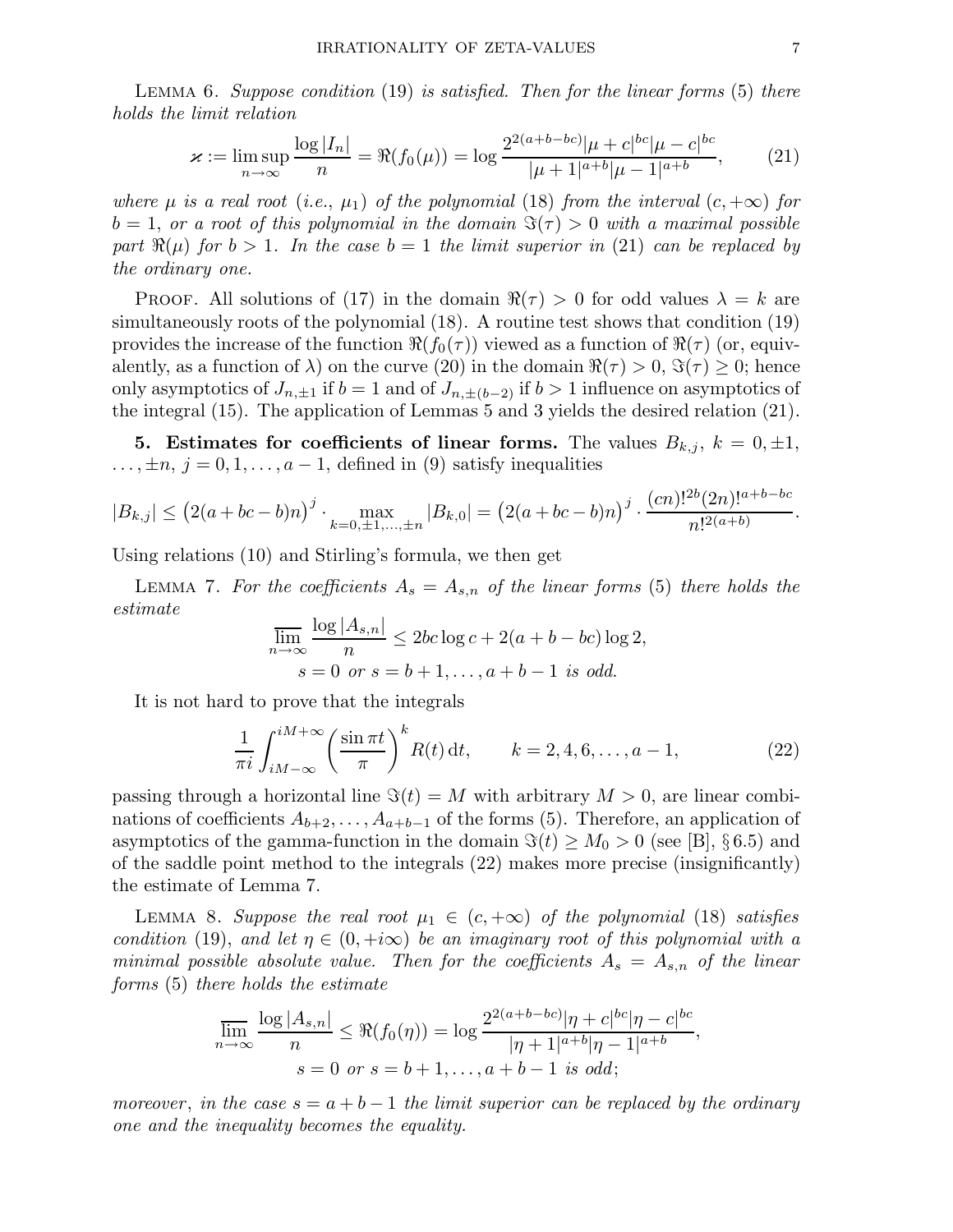#### 8 W. ZUDILIN

**6. Proofs of main results.** By Lemmas 1, 6, if  $-b\varpi_c + 2(a + b - 1) + \varkappa < 0$ then there exists at least one irrational number among values of  $\zeta(s)$ , where s is odd and  $b < s < a + b$ . Taking  $a = 19$ ,  $b = 3$ ,  $c = 3$ ;  $a = 33$ ,  $b = 5$ ,  $c = 3$ , and  $a = 47, b = 7, c = 3$  respectively for the collections in (1), we deduce Theorem 1. In Theorem 2, to each odd integer  $b \ge 1$  we assign  $a = 7b$ ,  $c = 3$ ; to conclude the proof, it remains to note that a real root of (18) from the interval  $(3, +\infty)$  coincides with the root  $\mu_1 \approx 3.02472$  of the polynomial  $(\tau + 3)(\tau - 1)^8 - (\tau - 3)(\tau + 1)^8$ , and  $x + 2(a + b - 1) - b\varpi_c < \Re(f_0(\mu_1)) + 16b - b\varpi_3 < -0.047 \cdot b < 0.$ 

In the case  $b = 1$  the criterion of linear independence from [N1] in the same way as in [R1] allows us to obtain the lower estimate for the value  $\delta(a)$ , i.e.,

$$
\delta(a) \ge 1 - \frac{\varkappa(a, c) + 2a - \varpi_c}{2c \log c + 2(a - c + 1) \log 2 + 2a - \varpi_c},
$$
\n(23)

where  $\varkappa = \varkappa(a, c)$  is defined in (21). Taking  $a = 145$ ,  $c = 21$  and  $a = 1971$ ,  $c = 131$ , by (23) we obtain the estimates  $\delta(145) \geq 3$ ,  $\delta(1971) \geq 4$ ; in addition,  $\delta(3) = 2$  due to [A]. This proves both Theorem 3 and Theorem 4 for  $a < 24999$ . Further, for odd integers  $a \ge 20737 = 12^4 + 1$  we show stronger than (2) estimate  $\delta(a) > \log_{12} a$  or, equivalently,

$$
\delta(12^m + 1) > m, \qquad m = 4, 5, 6, \dots,\tag{24}
$$

choosing  $c = 2 \cdot |a/(3m^2)| + 1$  for each  $a = 12^m + 1$  in (23). The estimate (24) for  $m = 4, 5, 6, 7$  is verified by direct calculations; finally, for  $m \geq 8$  we use a trivial evaluation of the right-hand side in (23). This completes the proof of Theorem 4.

#### **REFERENCES**

- [A] R. Apéry, *Irrationalité de*  $\zeta(2)$  *et*  $\zeta(3)$ , Astérisque **61** (1979), 11–13.
- [B] N. G. de Bruijn, *Asymptotic methods in analysis*, North-Holland Publ., Amsterdam, 1958.
- [Ch] G. V. Chudnovsky, On the method of Thue–Siegel, Ann. of Math. (2) **117** (1983), no. 2, 325–382.
- [H1] M. Hata, Legendre type polynomials and irrationality measures, J. Reine Angew. Math. **407** (1990), no. 1, 99–125.
- [H2] M. Hata, A new irrationality measure for ζ(3), Acta Arith. **92** (2000), no. 1, 47–57.
- [He] T. G. Hessami Pilerhood, Arithmetic properties of values of hypergeometric functions, Ph. D. thesis, Moscow Univ., Moscow, 1999; Linear independence of vectors with polylogarithmic coordinates, Vestnik Moskov. Univ. Ser. I Mat. Mekh. [Moscow Univ. Math. Bull.] (1999), no. 6, 54–56.
- [N1] Yu. V. Nesterenko, On the linear independence of numbers, Vestnik Moskov. Univ. Ser. I Mat. Mekh. [Moscow Univ. Math. Bull.] (1985), no. 1, 46–54.
- [N2] Yu. V. Nesterenko, A few remarks on ζ(3), Mat. Zametki [Math. Notes] **59** (1996), no. 6, 865–880.
- [RV] G. Rhin, C. Viola, The group structure for ζ(3), Acta Arith. **97** (2001), no. 3, 269–293.
- [R1] T. Rivoal, La fonction zêta de Riemann prend une infinité de valeurs irrationnelles aux entiers impairs, C. R. Acad. Sci. Paris Sér. I Math. **331** (2000), no. 4, 267–270; E-print [math.NT/0008051](http://xxx.lanl.gov/abs/math/0008051).
- [R2] T. Rivoal, Irrationnalité d'une infinité de valeurs de la fonction zêta aux entiers impairs, Rapport de recherche SDAD no. 2000-9, Univ. de Caen, Caen, 2000.
- [R3] T. Rivoal, Propriétés diophantinnes des valeurs de la fonction zêta de Riemann aux entiers impairs, Thèse de Doctorat, Univ. de Caen, Caen, 2001; E-print [math.NT/0104221](http://xxx.lanl.gov/abs/math/0104221).
- [Z] W. Zudilin, Irrationality of values of zeta-function at odd integers, Uspekhi Mat. Nauk [Russian Math. Surveys] **56** (2001), no. 2, 215–216.

MOSCOW LOMONOSOV STATE UNIVERSITY Department of Mechanics and Mathematics Vorobiovy Gory, Moscow 119899 RUSSIA E-mail address: wadim@ips.ras.ru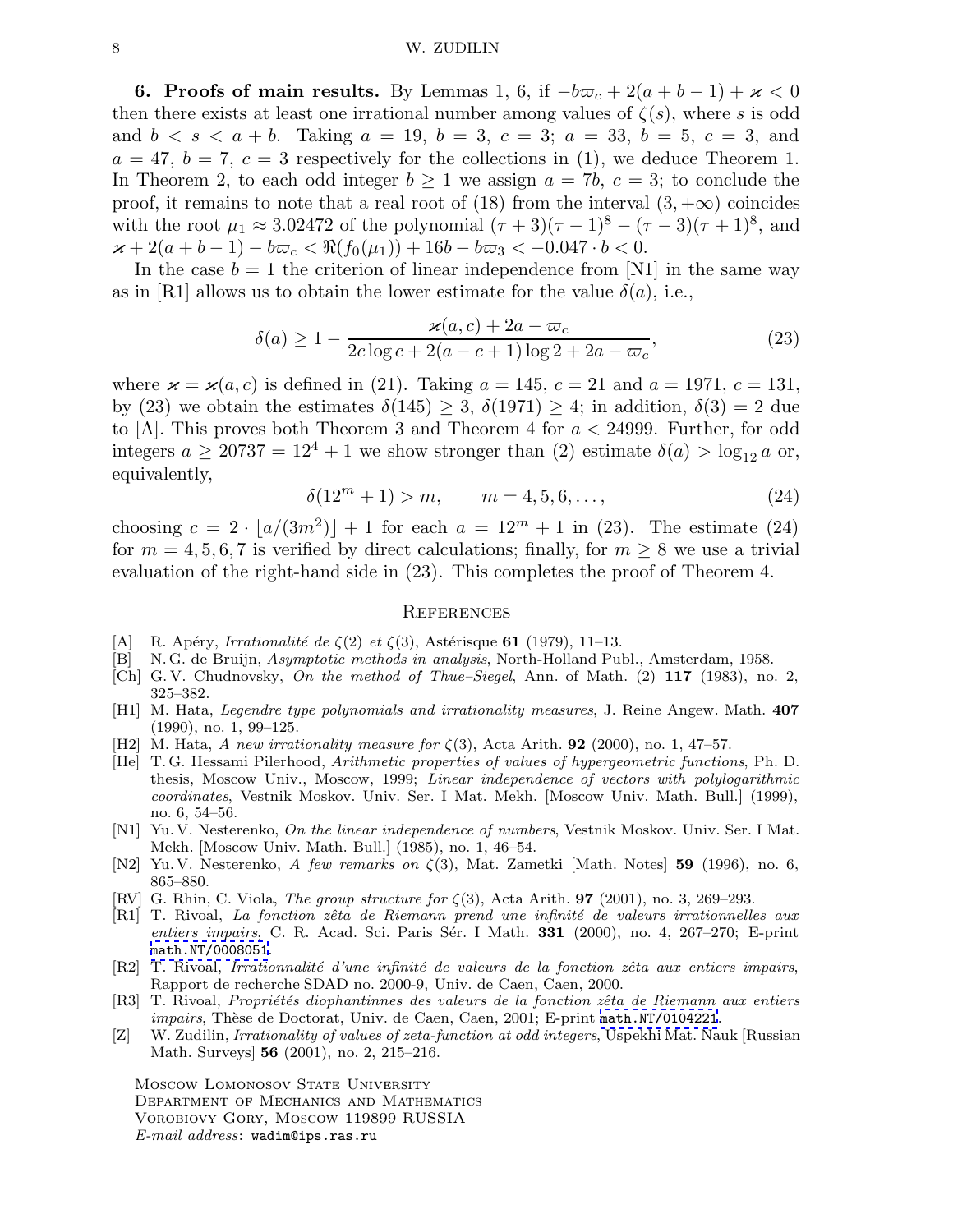# Об иррациональности значений дзета-функции

# В. В. Зудилин

1. Введение. Проблема иррациональности значений дзета-функции  $\zeta(s)$ в нечетных точках  $s \geqslant 3$  является одной из самых притягательных в теории чисел. Несмотря на обманчивую простоту и более чем двухвековую историю, полученные в этом направлении результаты можно пересчитать на пальцах. Лишь в 1978 г. Апери [A] удалось установить иррациональность  $\zeta(3)$ , предъявив последовательность "хороших" рациональных приближений для этого числа. В дальнейшем феномен последовательности Апери был неоднократно переосмыслен с точки зрения различных аналитических методов (см.  $[N2]$  и цитированную там библиографию); новые подходы позволили усилить результат Апери количественно  $-$  получить "хорошую" меру иррациональности числа  $\zeta(3)$  (последние этапы соревнования в этом направлении  ${\rm -}$  работы [H2], [RV]). Наконец, в 2000 г. Ривоаль [R1] построил линейные  $\phi$ ормы с рациональными коэффициентами, содержащие значения  $\zeta(s)$  только в нечетных точках  $s > 1$ , и доказал, что среди чисел  $\zeta(3), \zeta(5), \zeta(7),...$  имеется бесконечно много иррациональных; более точно, для размерности  $\delta(a)$  пространств, натянутых над  $\mathbb Q$  на числа  $1, \zeta(3), \zeta(5),\ldots,\zeta(a-2), \zeta(a),$  где а не $u$ етно, справедлива оценка

$$
\delta(a) \geqslant \frac{\log a}{1 + \log 2} \big( 1 + o(1) \big) \qquad \text{npu } a \to \infty.
$$

2. Основные результаты. В настоящей заметке мы обобщаем конструкцию Ривоаля  $\lbrack R1 \rbrack$  и доказываем следующие результаты.

 $T_{EOPEMA}$  1. В каждом числовом наборе

$$
\{\zeta(5), \zeta(7), \zeta(9), \zeta(11), \zeta(13), \zeta(15), \zeta(17), \zeta(19), \zeta(21)\},\
$$
  

$$
\{\zeta(7), \zeta(9), \ldots, \zeta(35), \zeta(37)\}, \qquad \{\zeta(9), \zeta(11), \ldots, \zeta(51), \zeta(53)\}\
$$

$$
(1)
$$

имеется по крайней мере одно иррациональное число.<sup>1</sup>

TEOPEMA 2. Для каждого нечетного  $b \geqslant 1$  среди чисел

$$
\zeta(b+2), \zeta(b+4), \ldots, \zeta(8b-3), \zeta(8b-1)
$$

 $u$ меется по крайней мере одно иррациональное.

 $^1\Pi$ осле завершения работы над статьей автору стало известно, что Ривоаль [R3] независимо получил утверждение теоремы 1 для первого из наборов в (1), используя иное обобщение конструкции из [R1].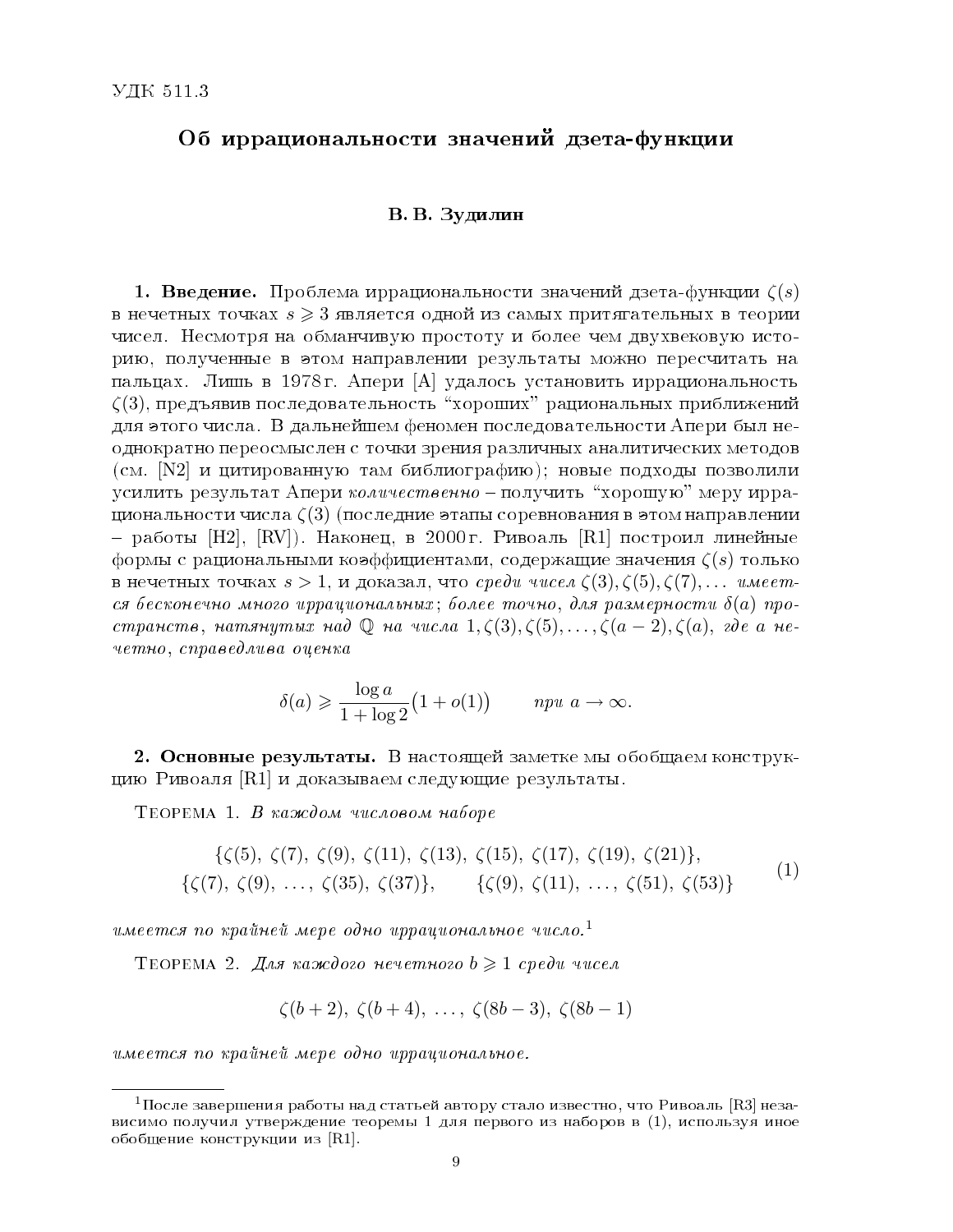TEOPEMA 3. Cymecmoyrom nevemnue  $a_1 \leqslant 145$  u  $a_2 \leqslant 1971$  marue, ymo vucna  $1, \zeta(3), \zeta(a_1), \zeta(a_2)$  линейно независимы над  $\mathbb{Q}$ .

Теорема 3 усиливает соответствующий результат работы  $[R2]$ , где установлена линейная независимость чисел  $1, \zeta(3), \zeta(a)$  для некоторого нечетного  $a \leq 169$ .

TEOPEMA 4. Для каждого нечетного  $a \geqslant 3$  справедлива абсолютная оценка

$$
\delta(a) > 0.395 \log a > \frac{2}{3} \cdot \frac{\log a}{1 + \log 2}.\tag{2}
$$

Отметим, что доказательство теорем  $1–4$  использует вычисление асимптотики с помощью метода перевала  $(\pi.~4)$  и идейно опирается на работы  $\mathrm{[N2]},$ [He]. Усовершенствование арифметических оценок (знаменателей числовых линейных форм) в духе [H2], [RV], приводимое в п. 3, позволило уточнить оценку снизу для  $\delta(a)$  в теоремах 3, 4 при малых значений  $a$ . В п. 5 мы получаем не только оценку сверху, но и точную асимптотику коэффициентов линейных форм. Наконец, в п. 6 мы доказываем теоремы  $1-4$ .

Основные результаты этой работы анонсированы в сообщении  $[Z]$ .

Автор искренне благодарен профессору Ю.В. Нестеренко за постоянное внимание к работе. Настоящая работа выполнена при частичной поддержке фонда INTAS и Российского фонда фундаментальных исследований (грант no. IR-97-1904).

3. Аналитическая конструкция. Зафиксируем положительные нечетные параметры  $a, b, c, c \geq 3$  и  $a > b(c - 1)$ , и для каждого целого положительного  $n$  рассмотрим рациональную функцию

$$
R(t) = R_n(t) := \frac{\left( (t \pm (n+1)) \cdots (t \pm cn) \right)^b}{\left( t(t \pm 1) \cdots (t \pm n) \right)^a} \cdot (2n)!^{a+b-bc}
$$

$$
= (-1)^n \cdot \left( \frac{\sin \pi t}{\pi} \right)^b \cdot \frac{\Gamma(\pm t + cn + 1)^b \Gamma(t - n)^{a+b}}{\Gamma(t + n + 1)^{a+b}} \cdot (2n)!^{a+b-bc}, \tag{3}
$$

где знак  $\pm$ ' означает, что в произведении участвуют множители, отвечающие как знаку '+', так и '-'. Поставим в соответствие функции (3) бесконечную сумму

$$
I = I_n := \sum_{t=n+1}^{\infty} \frac{1}{(b-1)!} \frac{\mathrm{d}^{b-1} R(t)}{\mathrm{d} t^{b-1}};
$$
\n(4)

ряд в правой части (4) сходится абсолютно, поскольку  $R(t) \, = \, O(t^{-2})$  при  $t \to \infty$ . Представляя функцию (3) в виде суммы простейших дробей и используя ее нечетность, заключаем, что

$$
I = \sum_{\substack{s \text{ нечетno} \\ b < s < a + b}} A_s \zeta(s) - A_0 \tag{5}
$$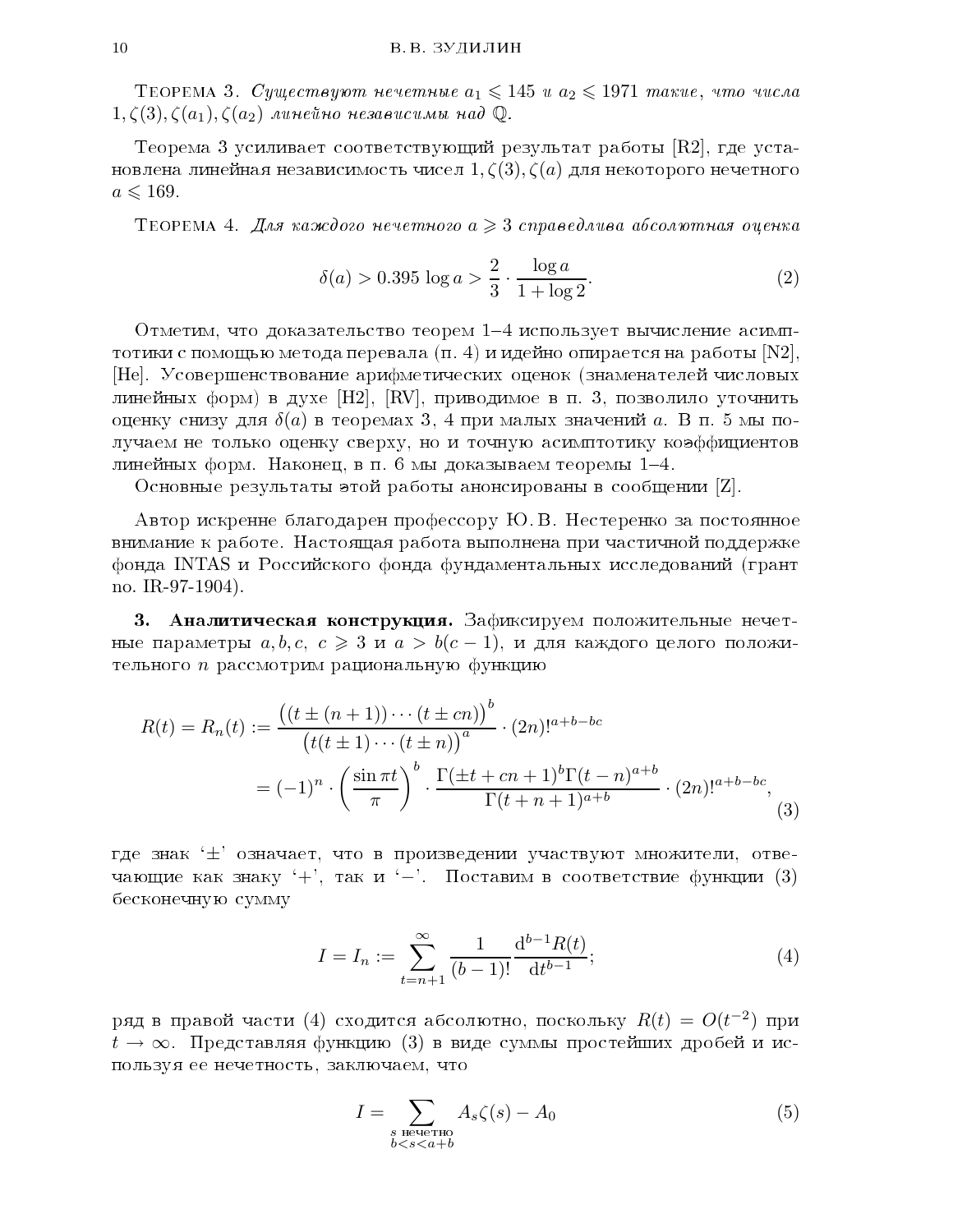(см. (10) далее), где знаменатели рациональных чисел  $A_s = A_{s,n}$  растут не быстрее чем экспоненциально (ср.  $[R1, n$ еммы 1, 5]). Обозначим через  $D_n$ наименьшее общее кратное чисел  $1, 2, \ldots, n$ ; из асимптотического закона распределения простых чисел

$$
\lim_{n \to \infty} \frac{\log D_n}{n} = 1.
$$

ЛЕММА 1. Для каждого нечетного  $c \geqslant 3$  существует последовательность целых  $\Pi_n = \Pi_{n,c} \geqslant 1, \, n=1,2,\ldots, \; {\it max}$ ая, что числа  $\Pi_n^{-b} D_{2n}^{a+b-1} A_{s,n}$  являются  $u$ елыми и справедливо предельное соотношение

$$
\varpi_c := \lim_{n \to \infty} \frac{\log \Pi_{n,c}}{n} = -\sum_{l=1}^{(c-1)/2} \left( 2\psi \left( \frac{2l}{c-1} \right) + 2\psi \left( \frac{2l}{c} \right) + \frac{2c-1}{l} \right) + 2(c-1)(1-\gamma),\tag{6}
$$

где  $\gamma \approx 0.57712$  – постоянная Эйлера, а  $\psi(x)$  – логарифмическая производная гамма-функции.

ДОКАЗАТЕЛЬСТВО. Положим

$$
\Pi_n = \prod_{\sqrt{(c+1)n} < p \le 2n} p^{\nu_p}, \qquad \text{rqe} \quad \nu_p = \min_{k=0,\pm 1,\dots,\pm n} \left\{ \text{ord}_p \, \frac{(cn+k)!(cn-k)!}{(n+k)!^c(n-k)!^c} \right\}. \tag{7}
$$

Тогда для рациональных функций

$$
G(t) = G_n(t) := \frac{(t \pm (n+1)) \cdots (t \pm cn)}{(t(t \pm 1) \cdots (t \pm n))^{c-1}}, \qquad H(t) = H_n(t) := \frac{(2n)!}{t(t \pm 1) \cdots (t \pm n)}
$$

справедливы включения

$$
\Pi_n^{-1} \cdot \frac{D_{2n}^j}{j!} \frac{d^j}{dt^j} \left( G(t)(t+k)^{c-1} \right) \Big|_{t=-k} \in \mathbb{Z}, \quad \frac{D_{2n}^j}{j!} \frac{d^j}{dt^j} \left( H(t)(t+k) \right) \Big|_{t=-k} \in \mathbb{Z}, \quad (8)
$$

$$
k = 0, \pm 1, \dots, \pm n, \quad j = 0, 1, 2, \dots
$$

(доказательство включений (8) для функции  $G(t)$  использует обобщение ари- $\phi$ метической схемы Никишина-Ривоаля). Записывая исходную функцию (3) в виде  $R(t) = G(t)^b H(t)^{a+b-bc}$  и применяя правило Лейбница для дифференцирования произведения, согласно включениям  $(8)$  получаем

$$
\Pi_n^{-b} D_{2n}^j B_{k,j} \in \mathbb{Z}, \qquad \text{r, i. } B_{k,j} = \frac{1}{j!} \frac{d^j}{dt^j} \left( R(t)(t+k)^a \right) \Big|_{t=-k},
$$
\n
$$
k = 0, \pm 1, \dots, \pm n, \quad j = 0, 1, \dots, a-1.
$$
\n(9)

Это дает требуемые включения  $\Pi_n^{-b} D^{a+b-1}_{2n} A_s \in {\mathbb Z},$  так как

$$
A_s = (-1)^{b-1} \binom{s-1}{b-1} \sum_{k=-n}^{n} B_{k, a+b-s-1}, \qquad s \text{ нечетno}, \quad b < s < a+b,
$$
  

$$
A_0 = (-1)^{b-1} \sum_{k=-n}^{n} \sum_{l=1}^{k+n} \left( \binom{a+b-2}{b-1} \frac{B_{k,0}}{l^{a+b-1}} + \dots + \binom{b}{b-1} \frac{B_{k,a-2}}{l^{b+1}} + \frac{B_{k,a-1}}{l^b} \right).
$$

$$
(10)
$$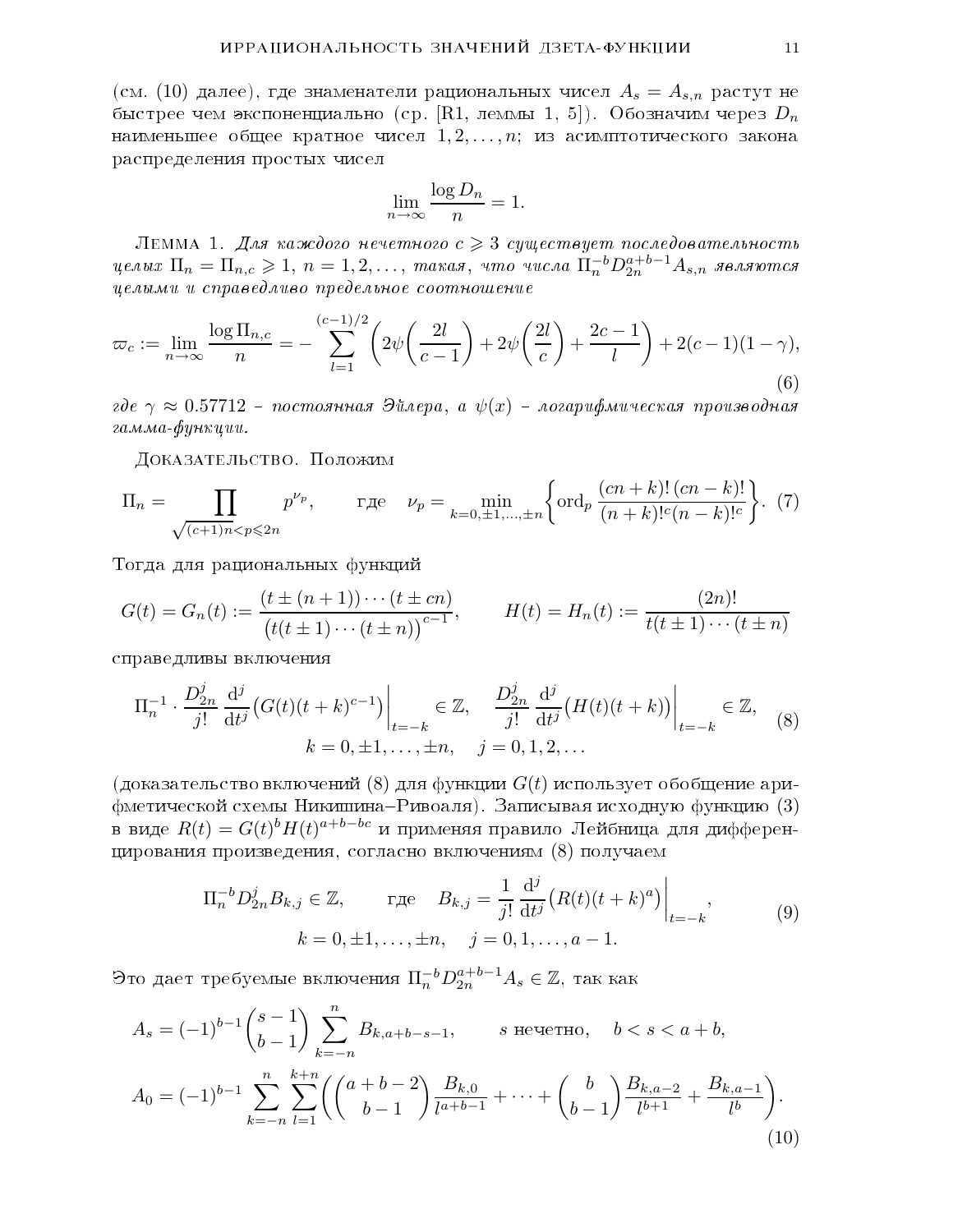Для каждого простого  $p > \sqrt{(c+1)n}$  согласно (7) выполнено

$$
\nu_p = \min_{|k| \leq n} \varphi_c\bigg(\frac{n}{p}, \frac{k}{p}\bigg),\,
$$

где функция  $\varphi_c(x, y) = \lfloor cx + y \rfloor + \lfloor cx - y \rfloor - c\lfloor x + y \rfloor - c\lfloor x - y \rfloor$  периодична (с периодом 1) по каждому аргументу,  $|\cdot|$  – целая часть числа. Проверка показывает, что

$$
\min_{y \in \mathbb{R}} \varphi_c(x, y) = \begin{cases} 2l - 2, & \text{ecinh } x - \lfloor x \rfloor \in \left[ \frac{l - 1}{c - 1}, \frac{l}{c} \right) \cup \left[ \frac{1}{2} + \frac{l - 1}{c - 1}, \frac{1}{2} + \frac{l}{c} \right), \\ 2l - 1, & \text{ecinh } x - \lfloor x \rfloor \in \left[ \frac{l}{c}, \frac{l}{c - 1} \right) \cup \left[ \frac{1}{2} + \frac{l}{c}, \frac{1}{2} + \frac{l}{c - 1} \right), \\ l = 1, 2, \dots, \frac{c - 1}{2}; \end{cases}
$$

отсюда с помощью асимптотического закона распределения простых чисел и рассуждений из [Ch, теорема 4.3 и  $\S 6$ ], [H1, лемма 3.2] получаем предельное соотношение  $(6)$ . Лемма доказана.

Несложно убедиться в том, что величина  $\varpi_c$  в (6) при  $c \to \infty$  имеет порядок  $2c(1 - \gamma) + O(\log c)$ .

## 4. Асимптотика линейных форм. Определим функции

$$
\operatorname{ctg}_b z = \frac{(-1)^{b-1}}{(b-1)!} \frac{\mathrm{d}^{b-1} \operatorname{ctg} z}{\mathrm{d} z^{b-1}}, \qquad b = 1, 2, \dots.
$$

Разложение  $\pi$  ctg  $\pi t$  в сумму простейших дробей показывает, что для любого целого  $b \geqslant 1$  в окрестности точки  $t = k \in \mathbb{Z}$  справедливо представление

$$
\pi^b \operatorname{ctg}_b \pi t = \frac{1}{(t-k)^b} + O(1). \tag{11}
$$

ЛЕММА 2. Для величины  $(4)$  справедливо интегральное представление

$$
I = -\frac{1}{2\pi i} \int_{M - i\infty}^{M + i\infty} \pi^b \operatorname{ctg}_b \pi t \cdot R(t) dt,
$$
 (12)

где  $M \in \mathbb{R}$  – произвольная постоянная из интервала  $n < M < cn.$ 

Доказательство. Рассмотрим подынтегральную функцию в  $(12)$  на контуре прямоугольника  ${\cal P}$  с вершинами  $M \pm i N, \, N + \frac{1}{2} \pm i N,$  где целое число  $N$ достаточно велико,  $N > cn$ . Раскладывая функцию (3) в ряд Тейлора в окрестности  $t = k \in \mathbb{Z}$  и пользуясь представлением  $(11)$ , согласно интегральной теореме Коши получаем

$$
\frac{1}{2\pi i} \int_{\mathcal{P}} \pi^b \, \text{ctg}_b \, \pi t \cdot R(t) \, \text{d}t = \sum_{M < k \le N} \text{Res}_{t=k} \big( \pi^b \, \text{ctg}_b \, \pi t \cdot R(t) \big) = \sum_{M < k \le N} \frac{R^{(b-1)}(k)}{(b-1)!}.
$$
\n(13)

На сторонах  $[N + \frac{1}{2} - iN, N + \frac{1}{2} + iN]$ ,  $[M - iN, N + \frac{1}{2} - iN]$  и  $[N + \frac{1}{2} + iN, M + iN]$ прямоугольника  $\overline{\mathcal{P}}$  выполнено  $R(t) = O(N^{-2})$  и функция  $\operatorname{ctg}_b \pi \overline{t}$ , являющаяся многочленом от ctg  $\pi t$ , ограничена. Поэтому предельный переход  $N \to \infty$ в (13) приводит к (12).

Следующее утверждение получается из леммы 2 после замены  $t = n\tau$  и применения к гамма-множителям функции (3) формулы Стирлинга.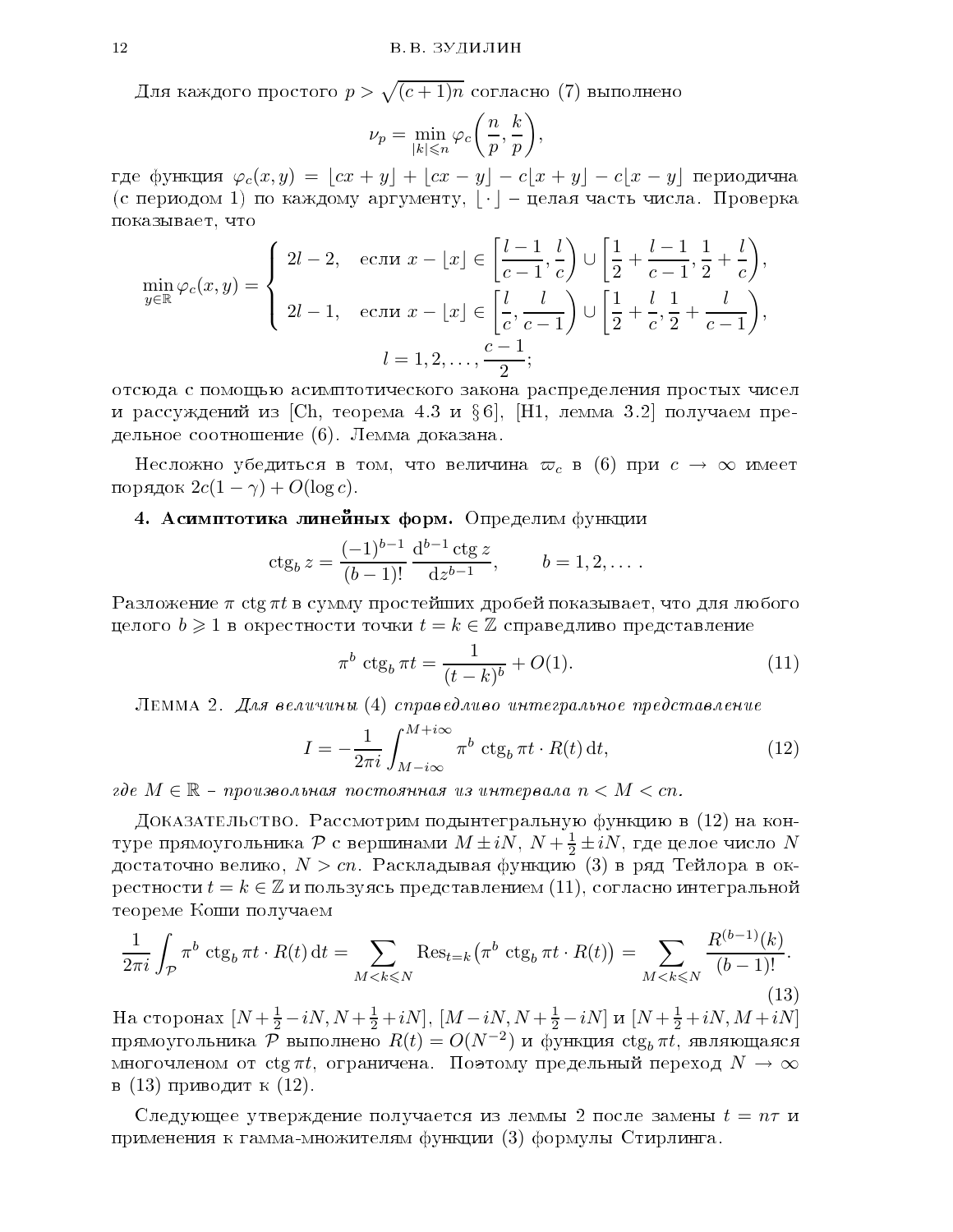ЛЕММА 3. При  $n \to \infty$  для суммы (4) выполнено

$$
I = \tilde{I} \cdot \frac{(-1)^n (2\sqrt{\pi n})^{a+b-bc} (2\pi)^b}{n^{a-1}} \cdot \left(1 + O(n^{-1})\right),
$$

 $\partial e$ 

$$
\tilde{I} = \tilde{I}_n := -\frac{1}{2\pi i} \int_{\mathcal{M}} \sin^b \pi n \tau \cdot \text{ctg}_b \pi n \tau \cdot e^{nf(\tau)} \cdot g(\tau) \, \text{d}\tau,\tag{14}
$$
\n
$$
f(\tau) = (a+b-bc)2 \log 2 + b(\tau+c) \log(\tau+c) + b(-\tau+c) \log(-\tau+c) + (a+b)(\tau-1) \log(\tau-1) - (a+b)(\tau+1) \log(\tau+1),
$$
\n
$$
g(\tau) = \frac{(\tau+c)^{b/2}(-\tau+c)^{b/2}}{(\tau+1)^{(a+b)/2}(\tau-1)^{(a+b)/2}},
$$

а контур М – вертикальная прямая  $\mathrm{Re}\, \tau\,=\,\mu,\; 1\,<\,\mu\,<\,c,\;$ проходимая снизу  $\theta \theta \ell px.$ 

Мы рассматриваем функции  $f(\tau)$  и  $q(\tau)$  в  $\tau$ -плоскости с разрезами вдоль лучей  $(-\infty, 1]$  и  $[c, +\infty)$ , фиксируя ветви логарифмов, принимающие действительные значения на интервале  $(1, c)$  вещественной оси.

Для каждого  $b \geqslant 1$  функция  $\sin^b z \cdot \ctg_h z$  является многочленом от  $\cos z$  с рациональными коэффициентами:

$$
\sin^b z \cdot \ctg_b z = V_b(\cos z),
$$
  $V_b(-y) = (-1)^b V_b(y), \quad \deg V_b = \max\{1, b-2\};$ 

этот факт следует из соотношений

$$
V_1(y) = y, \qquad V_{b+1}(y) = yV_b(y) + \frac{1}{b}(1-y^2)V'_b(y), \quad b = 1, 2, \dots.
$$

Поэтому интеграл  $(14)$  можно представить в виде

$$
\tilde{I} = -\sum_{\substack{k=-b\\k \text{ нечетno}}}^{b} c_k J_{n,k},\tag{15}
$$

где  $c_k = c_{-k}$  – некоторые (рациональные) постоянные, причем  $c_1 = 1$  для  $b = 1$  и  $c_b = 0$ ,  $c_{b-2} \neq 0$  для  $b > 1$ ,

$$
J_{n,\lambda} = \frac{1}{2\pi i} \int_{\mathcal{M}} e^{n(f(\tau) - \lambda \pi i \tau)} \cdot g(\tau) d\tau = \overline{J_{n,-\lambda}}, \qquad -b \leq \lambda \leq b,
$$
 (16)

черта сверху означает комплексное сопряжение. Для вычисления асимптотики интегралов ( $16$ ) мы воспользуемся методом перевала, заменяя контур интегрирования  $M$  :  $\text{Re}\,\tau = \mu$  на контур  $\mathcal{M}_{\lambda}$ , проходящий через (единственную) точку перевала  $\tau_{\lambda}$ , в которой подынтегральная функция принимает максимальное значение. Точки перевала в области  $\text{Re}\,\tau > 0$  удовлетворяют уравнению

$$
f'(\tau) = \lambda \pi i, \qquad \lambda \in \mathbb{R}.
$$
 (17)

Как несложно заметить, многочлен

$$
(\tau + c)^b (\tau - 1)^{a+b} - (\tau - c)^b (\tau + 1)^{a+b} \tag{18}
$$

имеет по крайней мере один вещественный корень на интервале  $(c, +\infty);$ обозначим через  $\mu_1$  ближайший из этих корней к точке  $\tau = c$ .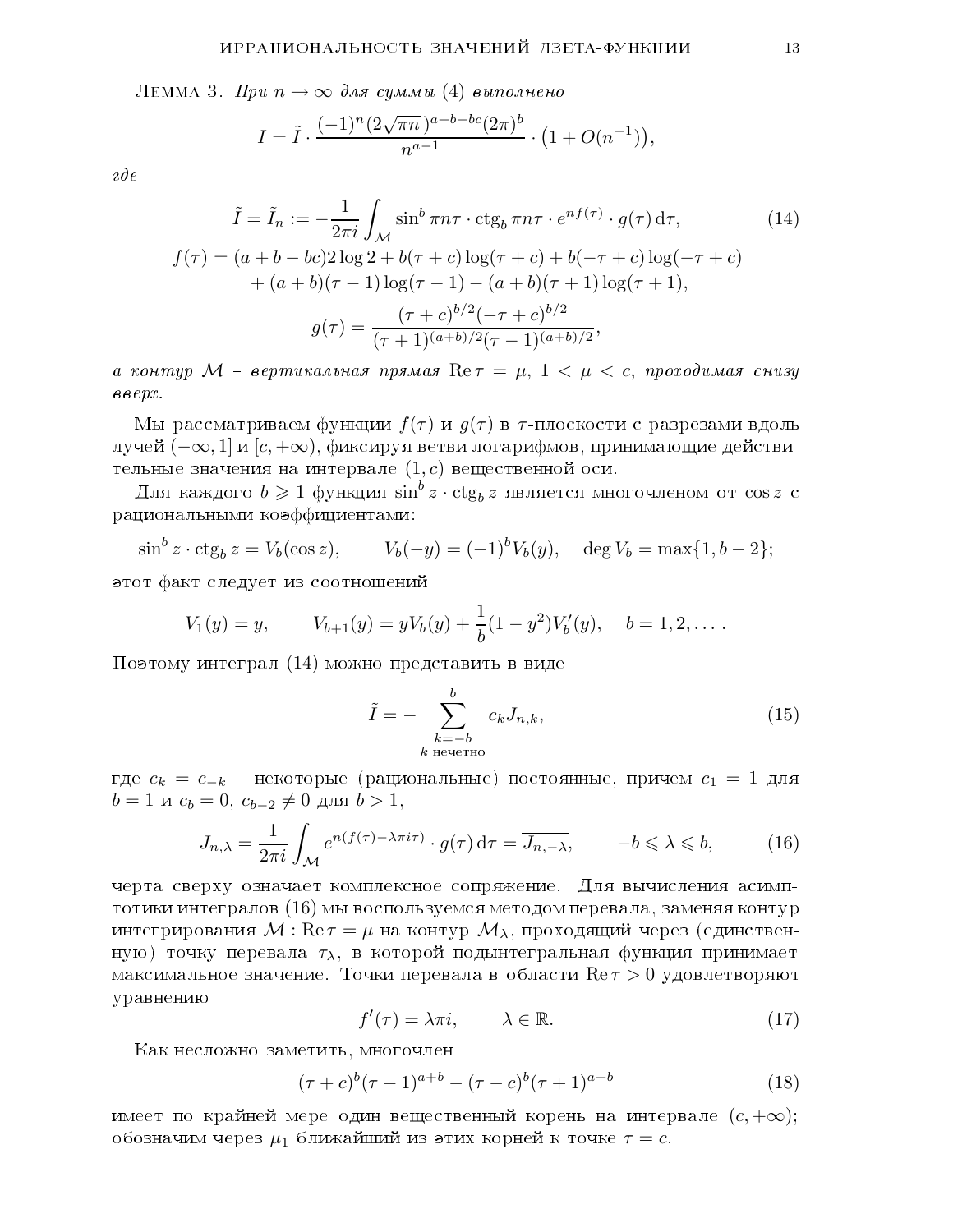ЛЕММА 4. Пусть корень  $\mu_1 \in (c, +\infty)$  многочлена (18) удовлетворяет не- $\emph{pasencmey}$ 

$$
\mu_1 \leq c + \frac{c^2 - 1}{4} \cdot \min\left\{\frac{b}{2(a+b)}, \frac{1}{3c}\right\}.
$$
\n(19)

Tozda в области  $\text{Re}\,\tau > 0$  все решения уравнения (17) исчерпываются сле- $\partial$ yw $u$ um cnuckom:

- a) "вещественное" решение  $\mu_1 \pm i0$  для  $\lambda = \pm b$ , где знак '+' (знак '-') в записи  $\pm i0$  совпадает со зна́ком  $\lambda$  и отвечает верхнему (нижнему)  $bepezy\ paspeza\ [c, +\infty);$
- 6) вещественное решение  $\mu_0 \in (1, c)$  для  $\lambda = 0;$
- B) κοΜπλεκτιοε ρεшεниε τλ  $\in (1, c)$  das  $0 < |\lambda| < b$ , npu этом знак Im τλ coonadaem co  $\sin \alpha$  λ  $u \tau_{\lambda} = \overline{\tau_{-\lambda}}$ .

Множество решений уравнения (17) образуют в полуплоскости  $\mathrm{Re}\,\tau>0$  глад- $\kappa y \nu$  замкнутую кривую

$$
\operatorname{Re} f'(\tau) = \log \frac{|\tau + c|^b |\tau - 1|^{a+b}}{|\tau - c|^b |\tau + 1|^{a+b}} = 0,
$$
\n(20)

заключенную внутри окружностей с центром в точке  $\tau\ =\ c\,$ и радиусами  $(\mu_1-c)/2,\, (c-\mu_0)/2;\;$ внутри этой кривой  $\mathrm{Re}\, f'(\tau)>0$  и вне ее  $\mathrm{Re}\, f'(\tau)<0.$ 

ДОКАЗАТЕЛЬСТВО этого утверждения опирается на геометрическую интерпретацию функции  ${\rm Im}\, f'(\tau)$  и описание решений уравнения  $(17)$  во всей  $\tau$ -плоскости (а не только в области  $\text{Re}\,\tau > 0$ ).

С помощью леммы 4 для вычисления асимптотики  $J_{n,\lambda}$  при  $n \to \infty$  мы выбираем контур  $\mathcal{M}_{\lambda}$ , состоящий в случае  $\lambda > 0$  из вертикального луча  $(\mu_0 - i\infty, \mu_0]$ , отрезка  $[\mu_0, \mu_0 + e^{i\theta}\sqrt{\mu_0^2-1}]$ , проходящего через точку перевала  $\tau_\lambda$ , и горизонтального луча  $[\mu_0 + e^{i\theta}\sqrt{\mu_0^2-1}, e^{i\theta}\sqrt{\mu_0^2-1} + \infty]$ ; в случае  $\lambda < 0$ контур  $M_{\lambda}$  симметричен  $M_{-\lambda}$  относительно вещественной оси; наконец, контур  $\mathcal{M}_0$  есть вертикальная прямая  $(\mu_0 - i\infty, \mu_0 + i\infty)$ . Такой выбор контура  $\mathcal{M}_{\lambda}$  и применение метода Лапласа (см., например, [B, § 5.7]) приводит к следующему утверждению.

JEMMA 5. Πycmb  $\lambda \in \mathbb{R}$ ,  $|\lambda| \leq b$ , u τ<sub>λ</sub> - (eduncmaennoe) pemenue ypasнения (17) в области  $\mathrm{Re}\, \tau > 0$ . Тогда при  $n \to \infty$  справедлива асимптотическая  $\phi$ opmyna

$$
|J_{n,\lambda}| = \frac{e^{n \operatorname{Re} f_0(\tau_\lambda)} |g(\tau_\lambda)|}{(2\pi n |f''(\tau_\lambda)|)^{1/2}} \cdot \left(1 + O(n^{-1})\right),
$$

 $\partial e$ 

$$
f_0(\tau) := f(\tau) - f'(\tau)\tau = (a+b-bc)2\log 2 + bc\log(\tau+c) + bc\log(-\tau+c) - (a+b)\log(\tau+1) - (a+b)\log(\tau-1).
$$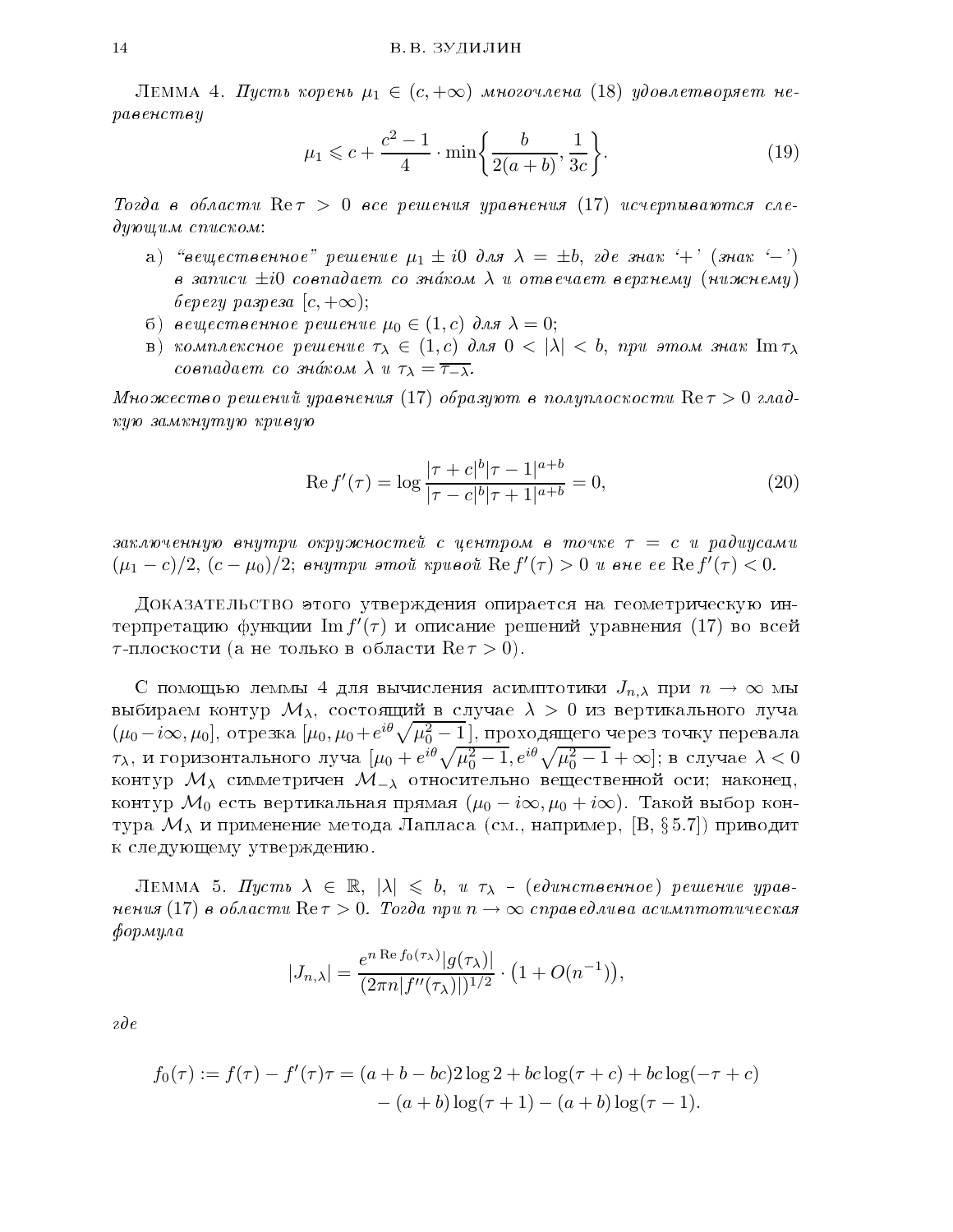ЛЕММА 6. Пусть выполнено условие (19). Тогда для линейных форм (5)  $\it changed$ ливо предельное соотношение

$$
\varkappa := \overline{\lim_{n \to \infty}} \frac{\log |I_n|}{n} = \text{Re}\, f_0(\mu) = \log \frac{2^{2(a+b-bc)} |\mu + c|^{bc} |\mu - c|^{bc}}{|\mu + 1|^{a+b} |\mu - 1|^{a+b}},\tag{21}
$$

где  $\mu$  – вещественный корень  $\mu_1$  многочлена  $(18)$  из интервала  $(c, +\infty)$  в случае  $b = 1$  и корень этого многочлена в области  $\text{Im}\,\tau > 0$  с максимально возможной частью  $\text{Re}\,\mu$  в случае  $b > 1$ . Для  $b = 1$  верхний предел в  $(21)$  можно заменить  $na<sub>o</sub>6v<sub>u</sub>4u<sub>u</sub>$ .

Доказательство. Все решения уравнения (17) в области  $\text{Re}\,\tau > 0$  для нечетных  $\lambda = k$  одновременно являются корнями многочлена (18). Рутинная проверка показывает, что условие  $(19)$  обеспечивает возрастание функции  $\text{Re } f_0(\tau)$  как функции от  $\text{Re } \tau$  (или, что то же самое, от  $\lambda$ ) на кривой (20) в области  $\text{Re}\,\tau > 0$ ,  $\text{Im}\,\tau \geq 0$ ; поэтому на асимптотику интеграла (15) влияют только  $J_{n,\pm 1}$  в случае  $b = 1$  и  $J_{n,\pm (b-2)}$  в случае  $b > 1$ . Применение лемм 5 и 3 приводит к требуемому соотношению  $(21)$ .

5. Оценки коэффициентов линейных форм. Для величин  $B_{k,j}$ ,  $k = 0, \pm 1$ ,  $\ldots, \pm n, j = 0, 1, \ldots, a - 1$ , определенных в  $(9)$ , справедливы оценки

$$
|B_{k,j}| \leqslant (2(a+bc-b)n)^j \cdot \max_{k=0,\pm 1,\ldots,\pm n} |B_{k,0}| = (2(a+bc-b)n)^j \cdot \frac{(cn)!^{2b}(2n)!^{a+b-bc}}{n!^{2(a+b)}}.
$$

Пользуясь соотношениями  $(10)$  и формулой Стирлинга, получаем следующее утверждение.

ЛЕММА 7. Для коэффициентов  $A_s = A_{s,n}$  линейных форм (5) справедлива  $ouenka$ 

$$
\overline{\lim}_{n \to \infty} \frac{\log |A_{s,n}|}{n} \leq 2bc \log c + 2(a+b-bc) \log 2,
$$
  
 
$$
s = 0 \text{ and } s = b+1, \dots, a+b-1 \text{ between } n\text{.}
$$

Как несложно показать, интегралы

$$
\frac{1}{\pi i} \int_{iM-\infty}^{iM+\infty} \left( \frac{\sin \pi t}{\pi} \right)^k R(t) \, \mathrm{d}t, \qquad k = 2, 4, 6, \dots, a-1,\tag{22}
$$

вдоль горизонтальной прямой  $\text{Im} t = M$ , где  $M > 0$  произвольно, являются линейными комбинациями коэффициентов  $A_{b+2},\ldots,A_{a+b-1}$  форм (5). Поэтому применение асимптотики гамма-функции в области Im  $t \geq M_0 > 0$  (см. [B,  $\S(6.5)$ ) и метода перевала к интегралам (22) уточняет (незначительно) оценку леммы 7.

ЛЕММА 8. Пусть вещественный корень  $\mu_1 \in (c, +\infty)$  многочлена (18) удовлетворяет условию  $(19)$  и  $\eta \in (0, +i\infty)$  – минимальный по абсолютной величине мнимый корень этого многочлена. Тогда для коэффициентов  $A_s = A_{s,n}$  линейных форм (5) справедлива оценка

$$
\overline{\lim}_{n \to \infty} \frac{\log |A_{s,n}|}{n} \leqslant \text{Re}\, f_0(\eta) = \log \frac{2^{2(a+b-bc)}|\eta + c|^{bc}|\eta - c|^{bc}}{|\eta + 1|^{a+b}|\eta - 1|^{a+b}},
$$
\n
$$
s = 0 \text{ and } s = b+1, \dots, a+b-1 \text{ between } n_o,
$$

причем в случае  $s = a + b - 1$  верхний предел можно заменить на обычный и  $nepa$ венство превращается в равенство.